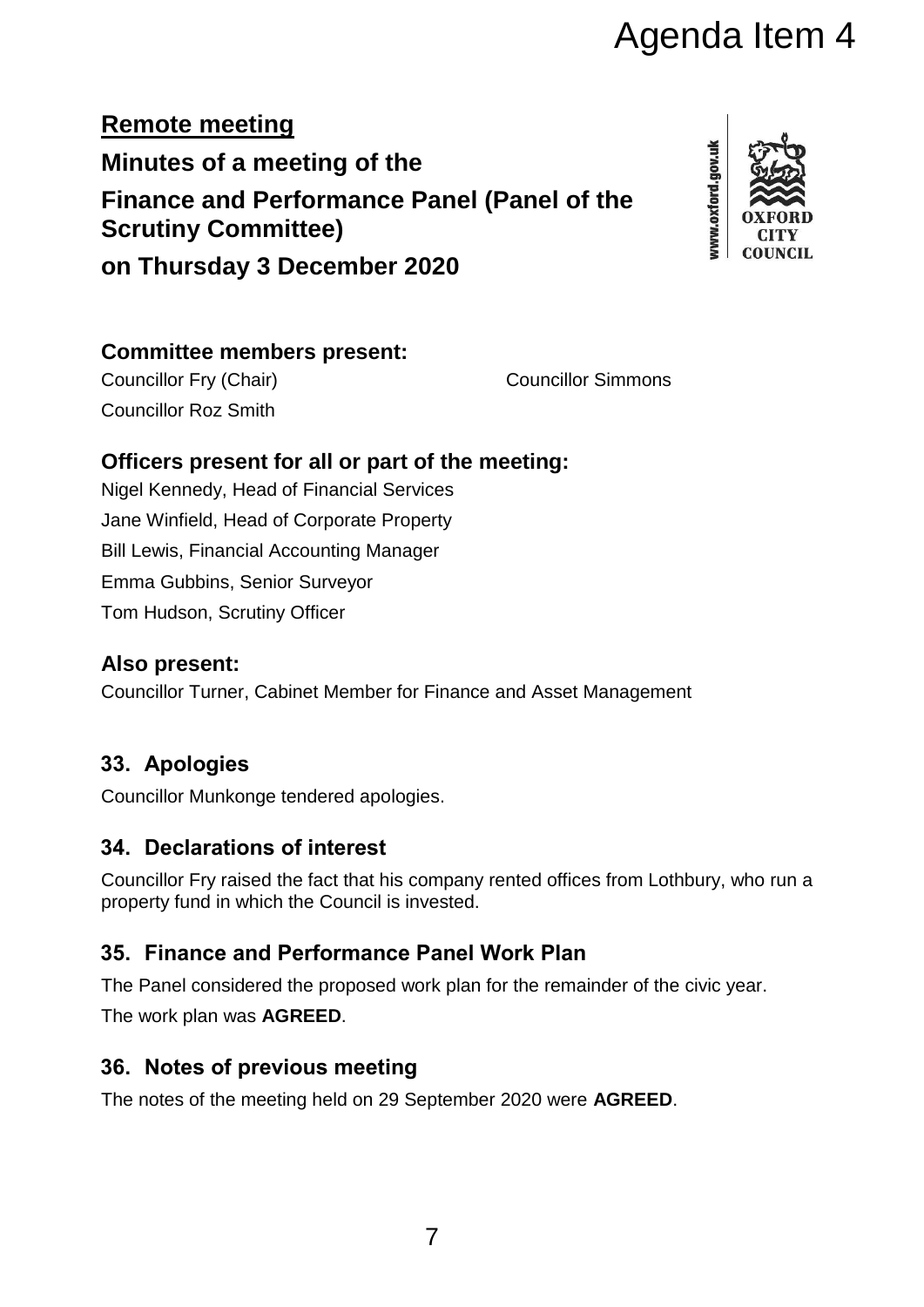#### **37. Treasury Management Mid –Year Report**

Bill Lewis, Financial Accounting Manager, introduced the Treasury Mid-Year report to the Panel. In introducing the report, it was underlined that the economic overview and interest rate forecasts were represented the facts on the date provided and were subject to revision in light of major economic events. Highlighted as greatest interest to the finances of the Council was the investment income forecast, which was down from the budgeted £1.223m to a forecast figure of £1.044m. Whilst there had been falls, the Council's fixed term investments had insulated it partially from wider falls, but those effects would become more keenly felt with the passing of time. The Council's new investments in multi-asset funds were progressing, with the on-boarding of the two preferred funds taking place and signing of contracts for the £5m investment in each early in 2021. Falls in the value of property funds were highlighted, though a recent upturn in capital values was also noted. Dividend rates had remained stable. Overall, performance remained within the tolerances of the Council's prudential indicators as set out in its Treasury Strategy.

In its Scrutiny of the report, more information was sought about the basis of the Council's forecast reduction in investment returns. The key contributor was explained to be the fall in fixed term investment rates, which had fallen from the region of 0.7 – 0.8% to closer to 0.3%. As existing fixed term investments expired they would be reinvested at the lower rate, reducing returns. Fluctuations in cash flow, due to increased spending related to Covid and receipt of government grants related to the same also meant that the Council had greater liquidity requirements, reducing the overall amount invested in higher-paying long term investments rather than money markets.

It was also questioned whether the Council was in a position where any of the investments which had seen a fall in capital value would need to be liquidated and the losses realised. It was confirmed that the property funds, which had seen the biggest fall in capital values within the portfolio, were long term investments providing a strong income and the Council did not intend to sell them.

The Panel questioned the expected rate of return from the Council's multi-asset funds. Although the rate of return was not fixed and would be dependent on the performance of the fund, the anticipated return was set at 3%. This level was a conservative estimate, based on the previous performance of between 4 and 4.5%.

The report was **NOTED**.

#### **38. Integrated Performance Report 2020/21 Q2**

Nigel Kennedy, Head of Financial Services, introduced the Integrated Performance Report Q2 to the Panel.

General Fund deficits had reduced from the previous quarter from £8m to £2.4m owing to unanticipated government support, primarily around lost fees and charges for local authorities. The Council would not receive this money until year end, but were anticipating a payment in the realm of £8.5m. The key variances contributing to the overspend were business improvement, where the Council had needed to invest in additional ICT capacity to facilitate remote working, and community services where leisure centre closures and the loss of income from hiring the Town Hall were the main contributors. Commercial rent income was forecast to fall in the end of the year, as well as street trading income and a significant loss in car parking income. The dividend received from the Council's company, Oxford Direct Services, had been reduced, with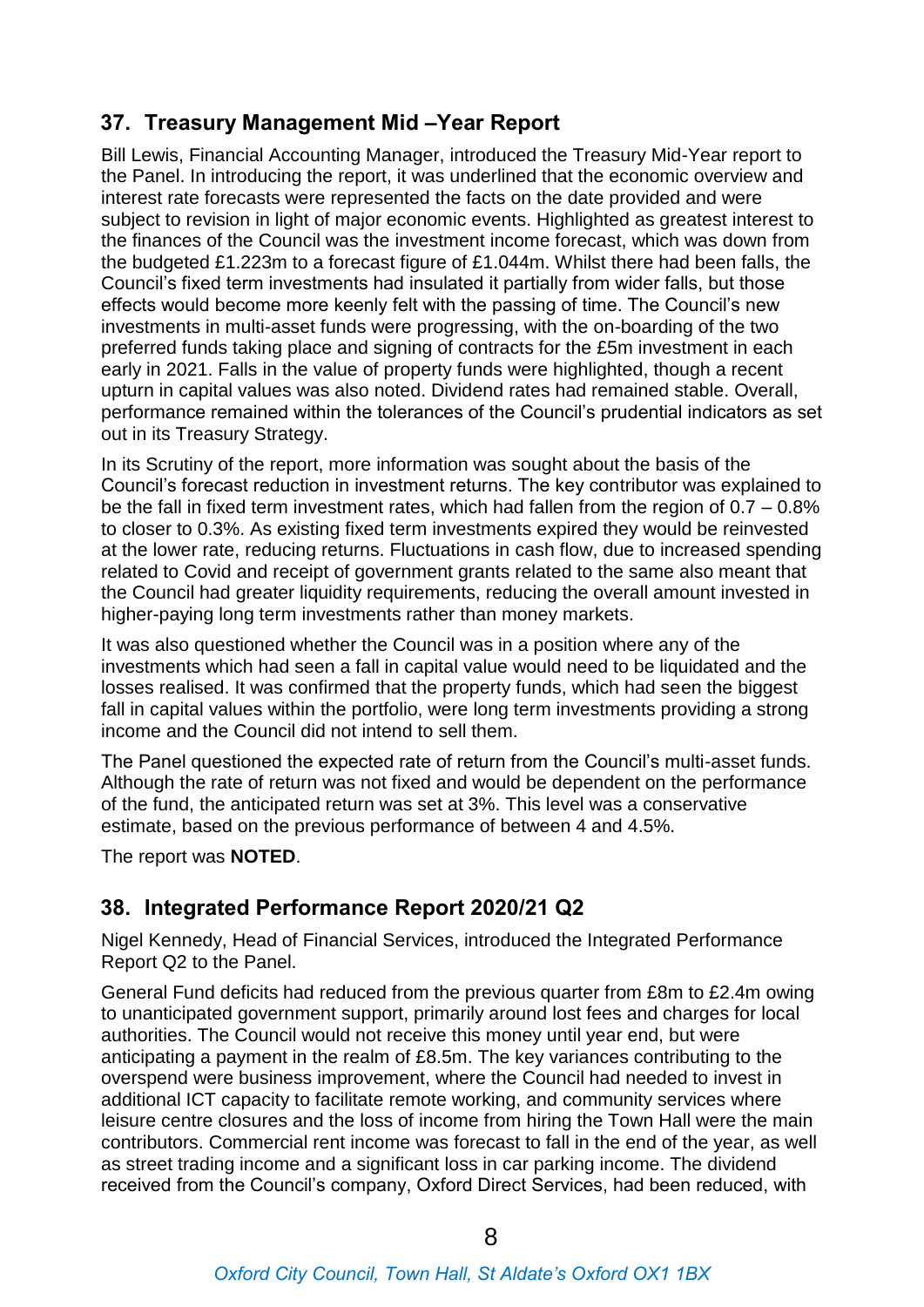the reduction from the previously expected dividend to be in the region of £1.1m. Expenditure had also increased, mainly in the areas of homelessness provision and food-parcels provided through the localities team to vulnerable residents.

The Housing Revenue Account showed an adverse variance of approximately £1.2m, based mainly on the cost of provision for the support of vulnerable families, the cost of PPE and provision for bad debts.

The Panel's attention was brought to a newly-implemented replacement for the optimism bias in the Capital programme, detailing whether schemes were on or off target and the overall size of those schemes. The main projects off target were those which had been paused in June as part of the Council's financial stabilisation process in light of Covid.

In response, the Panel raised an issue of the proportion of car parking spaces in Council car parks being occupied by NHS workers with free usage, and asked what the implications on income would be. The position was being reviewed, but it was agreed that this information would be circulated outside the meeting.

With the high number of activities and costs associated with responding to Covid it was recognised by the Panel that scrutiny of the underlying financial position was more difficult, but that this would be made easier by highlighting which spends were deemed one-off and which were ongoing. Likewise, greater clarity about the assumptions made for income levels in the future would also aid scrutiny, as would disaggregating income received and income (particularly income from government related to loss of fees and charges, which would need auditing) which was due to be received in the future. It was agreed that the latter suggestion could be implemented in future reports. The other requested information would be available within the draft budget proposals.

Previously, spend on PPE had been recognised to include other items as well as PPE and the figures were agreed to be split out between PPE and non-PPE items. These figures were absent from the report; it was agreed that they would be circulated outside the meeting.

Bearing in mind the speed of change within the economic situation, the Panel sought an update on the adverse variance within Regeneration and Economy. It was confirmed that a deep-dive into the figures had taken place, and that unless Christmas was particularly good for trading making the figures better than predicted, officers were confident that the model's forecast was robust.

The Panel and officers discussed the higher level of uncertainty faced by the Council in budgeting because of Covid-19 and the outcome of Brexit negotiations. The forecasts were made based on the best evidence available, but would invariably become more accurate as greater certainty around these macro-economic issues arose. Agreement of the budget in February would provide an opportunity for more up to date data to be factored into the Council's budgeting.

The report was **NOTED**.

#### **39. Written Questions for Budget Review Group**

The Panel considered the proposed list of written questions to pre-submit to officers prior to the Budget Review Group meetings in January 2021. The proposed list was **AGREED** with any additional questions by members to be incorporated after the meeting.